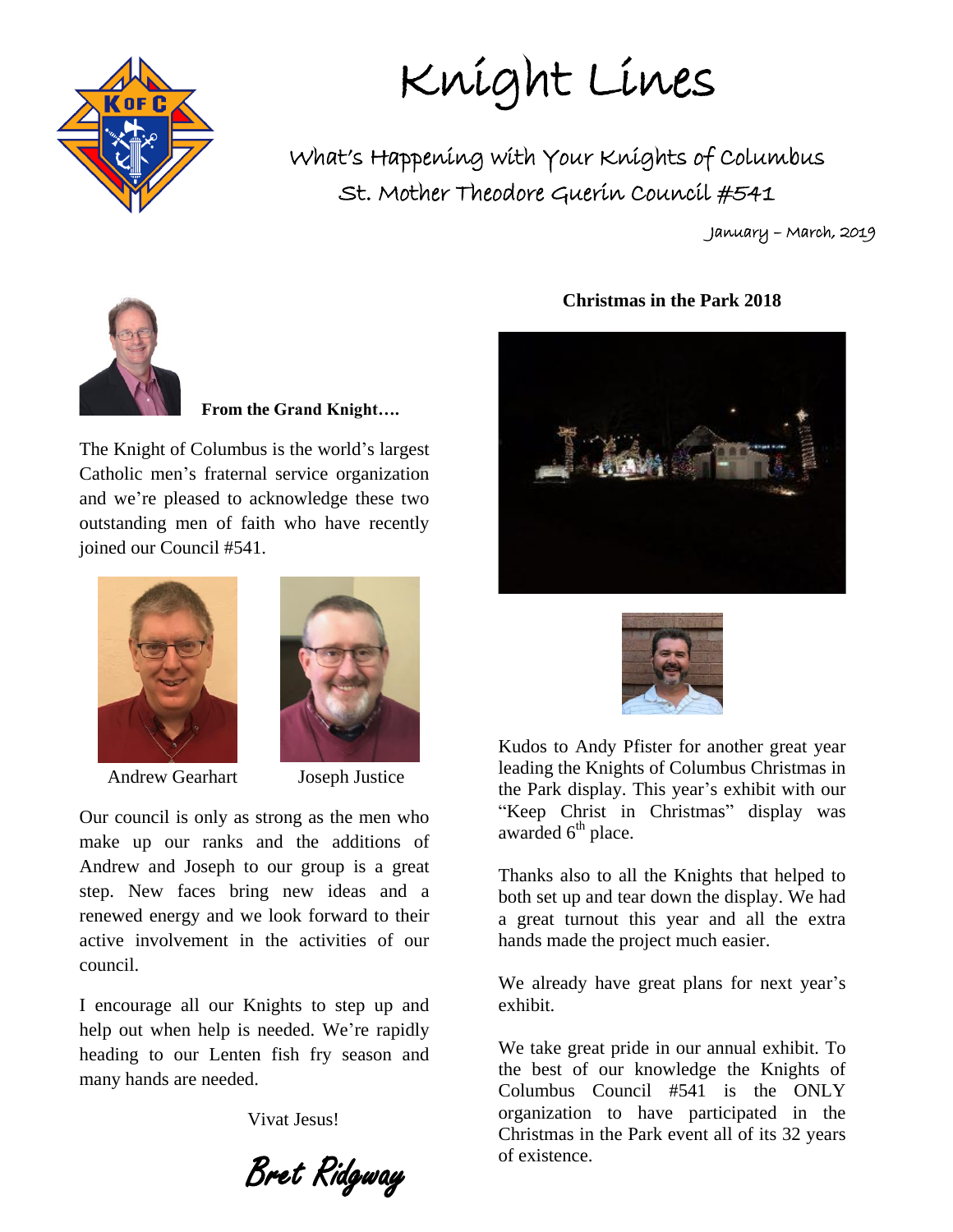

**The Fish Fries are Here! The Fish Fries are Here!**

Knights, our Lenten fish fries are just a few weeks away and many hands are needed to help make these successful. Please plan on helping out on any or all of the following dates:

March 15 – Sacred Heart

March 29 – Saint Benedict

April 5 – Saint Margaret Mary

At all locations we will begin serving at 4 pm and go until 7 pm or a little later. Help is needed with food preparation, serving on the line, cleanup, fish runners and more.



Council #541 elections for officers for the 2019 – 2020 fraternal year are just a couple of months away. If you're interested in taking a more active role in your council we suggest you run for an office position. For a description of the responsibilities of each officer go to:

[https://www.kofc.org/un/en/resources/officers/leade](https://www.kofc.org/un/en/resources/officers/leadership_resources.pdf) [rship\\_resources.pdf](https://www.kofc.org/un/en/resources/officers/leadership_resources.pdf)



Our council will be hosting a 9 hour Novena on Saturday, May  $4<sup>th</sup>$  at St. Margaret Mary. More details to come!

#### **Your 2018 – 2019 St. Mother Theodore Guerin Council #541 Officers**



Grand Knight Bret Ridgway



Treasurer Terrell Butler



Chancellor Sean Cramer



Jason Cooper



Trustee – 1st Year Bob Flott



Trustee  $-2<sup>nd</sup>$  Year Tony Peterson



Friar Savio Manavalan



Deputy Grand Knight David Gorrell



Financial Secretary Ryan Loftus



Recorder Mark Monahan



Inside Guard Phil Brown



Outside Guard Mike Brown



Trustee  $-3<sup>rd</sup>$  Year Marty



 Advocate Andy Pfister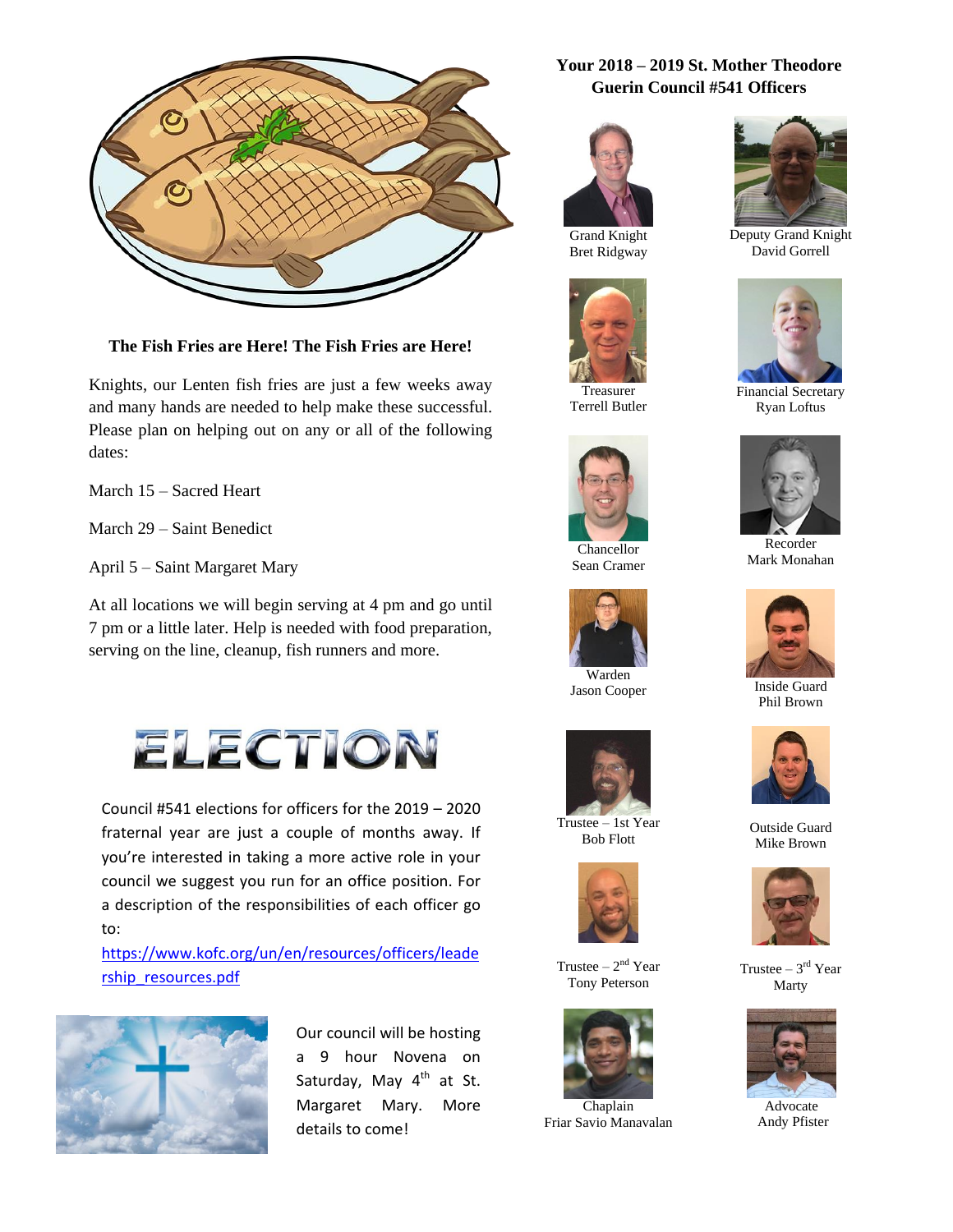# **1st Quarter 2019 Calendar of Events**

## **January 2019**

|             |                  |    | $\mathbf{2}$<br>Soup Kitchen<br>4 <sup>th</sup> Degree | 3  | $\overline{\mathbf{4}}$ | 5  |
|-------------|------------------|----|--------------------------------------------------------|----|-------------------------|----|
| $\mathbf b$ |                  | 8  |                                                        | 10 | 11                      | 12 |
|             | Business Meeting |    | Soup Kitchen                                           |    |                         |    |
| 13          | 14               | 15 | 16                                                     | 17 | 18                      | 19 |
|             |                  |    | Soup Kitchen                                           |    |                         |    |
| 20          | 21               | 22 | 23                                                     | 24 | 25                      | 26 |
|             | Social Gathering |    | Soup Kitchen                                           |    |                         |    |
| 27          | 28               | 29 | 30                                                     | 31 |                         |    |
|             |                  |    | Soup Kitchen                                           |    |                         |    |
|             |                  |    |                                                        |    |                         |    |

## **February 2019**

|    |                                             |    |                                   |    |    | $\mathbf{2}$<br>Soup Bowl<br>Renefit |
|----|---------------------------------------------|----|-----------------------------------|----|----|--------------------------------------|
| 3  | $\boldsymbol{4}$<br><b>Business Meeting</b> | 5  | 6<br>Soup Kitchen<br>$4th$ Degree | 7  | 8  | 9                                    |
| 10 | 11                                          | 12 | 13<br>Soup Kitchen                | 14 | 15 | 16                                   |
| 17 | 18<br>$1st$ Degree                          | 19 | 20<br>Soup Kitchen                | 21 | 22 | 23<br>Ryves<br>Painting              |
| 24 | 25                                          | 26 | 27<br>Soup Kitchen                | 28 |    |                                      |

## **March 2019**

|       |                              |    |                                   |    |                                    | ↑           |
|-------|------------------------------|----|-----------------------------------|----|------------------------------------|-------------|
| 3     | 4<br><b>Business Meeting</b> | 5  | 6<br>Soup Kitchen<br>$4th$ Degree | 7  | 8                                  | $\mathbf Q$ |
| 10    | 11                           | 12 | 13<br>Soup Kitchen                | 14 | 15<br>$Fish Fry -$<br>Sacred Heart | <b>16</b>   |
| 17    | 18<br>Social Gathering       | 19 | 20<br>Soup Kitchen                | 21 | 22                                 | 23          |
| 24/31 | 25                           | 26 | 27<br>Soup Kitchen                | 28 | 29<br>Fish Fry-<br>St. Benedict    | 30          |

**Be Sure to Check our Online Calendar of Events for More Details on Anything Listed on this Calendar**

#### **THKofC541.com**